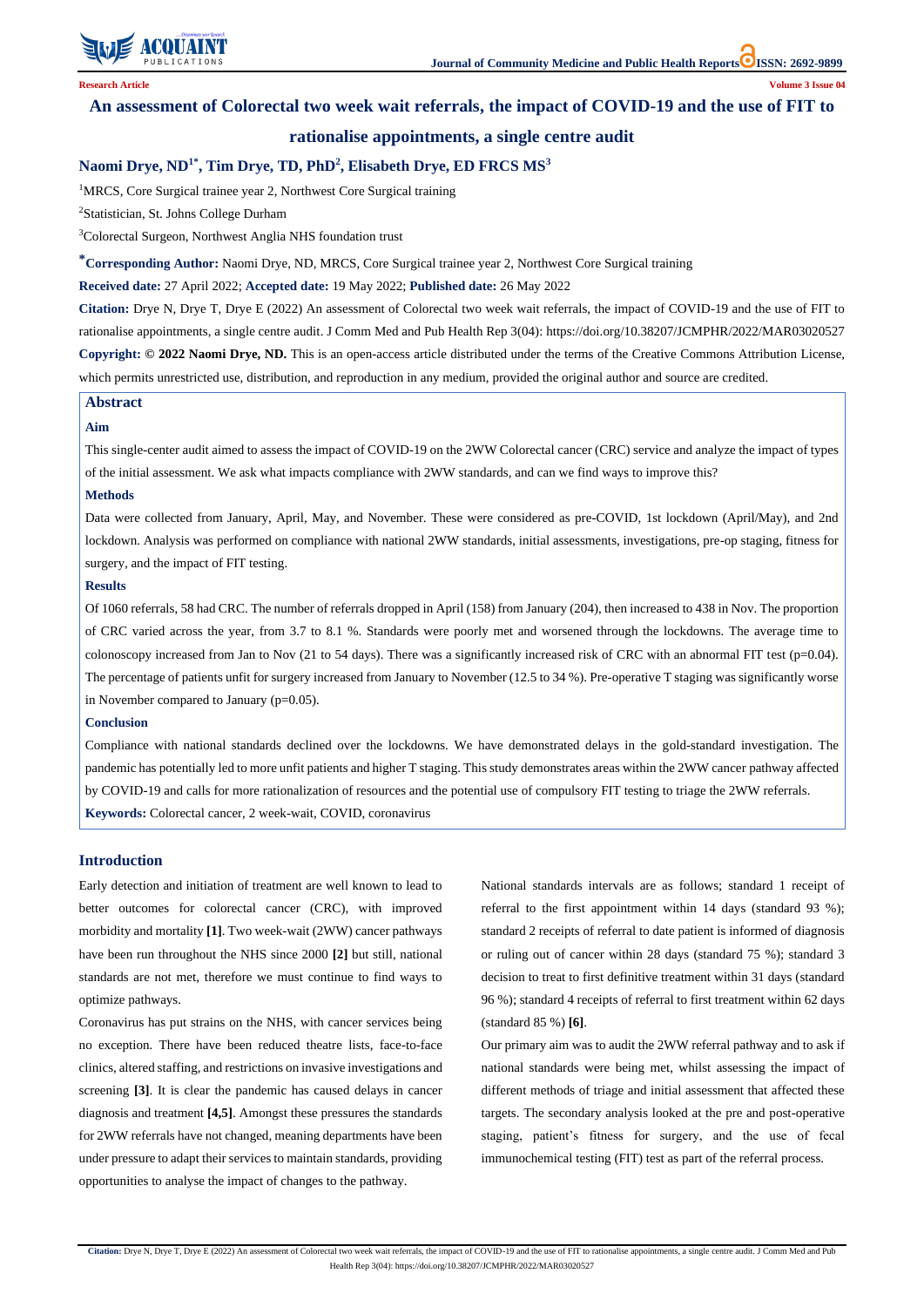

## **Methods**

In this single-trust audit, we collected data across 4 cycles over 11 months. The local cancer services department supplied 2WW CRC referrals and clinical notes were reviewed on the electronic paper record. All referrals from January, April, May, and November 2020 were included. These were considered as pre-COVID, first lockdown (April and May), and second lockdown respectively.

Data collected included demographics (age, gender), the relevant dates (referral, first clinic appointment, investigation, treatment), first appointment type, FIT test result, information about diagnosis (preop and post-op staging), and if the patient was treated or not fit for surgery.

Data were analysed in Excel. The percentage of patients meeting each standard was calculated for each month. For each cycle, analysis was done on the proportion of each type of initial assessment (virtual/face-

# to-face OP/telephone OP) and the chosen test. A comparison was then made across the cycles. The number of patients presenting at each cancer stage was calculated and again this was compared. FIT testing was introduced to the referral criteria in November. This data was analysed to look at whether referrals included a result and whether negative or positive patients ended up having cancer. Finally, we compared the level of fitness of the patients with CRC. Where differences in proportion are estimated, fixed binomial distributions are assumed, and where the probability of the outcome is less than 5% their difference is deemed significant. Where differences in time are estimated, the probability of outcome means have been bootstrapped from the measured distribution of time intervals, and the probability of similar means is then estimated by sampling.

### **Results**

The total number of referrals was 1060. Of these 58 had CRC. The volume of referrals increased across the year from 212 in January to 438 in November, with an initial drop in the first lockdown. The percentage of CRC diagnosis increased from 3.7 % pre-covid to 8.1 % at the end of the first lockdown, then dropped again in the second lockdown **(Table 1).**

There was poor compliance with the standards throughout the study, with the exception of standard 1. Standard 1 was met for each cycle of data collected, with compliance of 100 % in May. Standard 2, was only met in January then declined to 61, 51, and 41 % of referrals, from April to Nov respectively, not meeting the target. Standard 3 was met with 100 % in January but significantly declined through the year to 50, 33, and 66 % of referrals not meeting the target. Standard 4 was not met from January to November with 50, 80, 55, and 68 % respectively, not meeting the target.

#### **Table 1:** Key results

| <b>Month</b>                             | <b>January</b> | April  | <b>May</b> | <b>November</b> |
|------------------------------------------|----------------|--------|------------|-----------------|
| Number of referrals                      | 214            | 163    | 247        | 438             |
| Number of CRC diagnoses $(\%)$   8 (3.7) |                | 5(3.1) | 20(8.1)    | 25(5.7)         |
| Pre-op T staging $(\%$ T3/4)             | 3(1.4)         | 3(1.8) | 13(5.3)    | 14(3.2)         |
| Post-op T staging $(\%$ T3/4)            | 3(1.4)         | 1(0.6) | 9(3.6)     | 5(1.1)          |
| Not Fit for surgery $(\%)$               | 12.5           | 25     | 25         | 34              |

In April and May, the majority of initial assessments were telephone appointments. In January and November, they were virtual (straight to test from triage). There was no significant difference in the time to test for different types of assessments.

The percentage of each type of investigation varied across the year. The volume of colonoscopies decreased in the first lockdown from 70

% to 49 %, then gradually increased to 52 % in November. There was an increase in the percentage of CT scans (3, 13, 13, 7 %) and CT colonoscopies (19, 35, 29, 29 %) from January to November. The mean time for colonoscopy increased from 21 days in January to 54 days in November ( $p < 0.0001$ ). There was no delay in time to CT scan or CT colonoscopy.

Across the year the percentage of patients diagnosed with CRC who were deemed unfit for surgery increased from 12.5 % in January to 34 % in November.

In November the trust introduced FIT stool analysis to the referral process. Of the 438 referrals, 55 % did not include a FIT test. A possible 8 % did not require one (either PR bleeding or Iron deficiency anaemia (IDA). Patients diagnosed with cancer were 4 times more likely to have an abnormal  $($  10mg Hb/g) result than a normal one  $\left($  < 10mg Hb/g) (p $\sim$ 0.04). The pre-operative T staging of patients across the year significantly worsened (p~0.05). Postoperative T staging shows no significant trend. There was no significant difference in nodal or metastatic staging.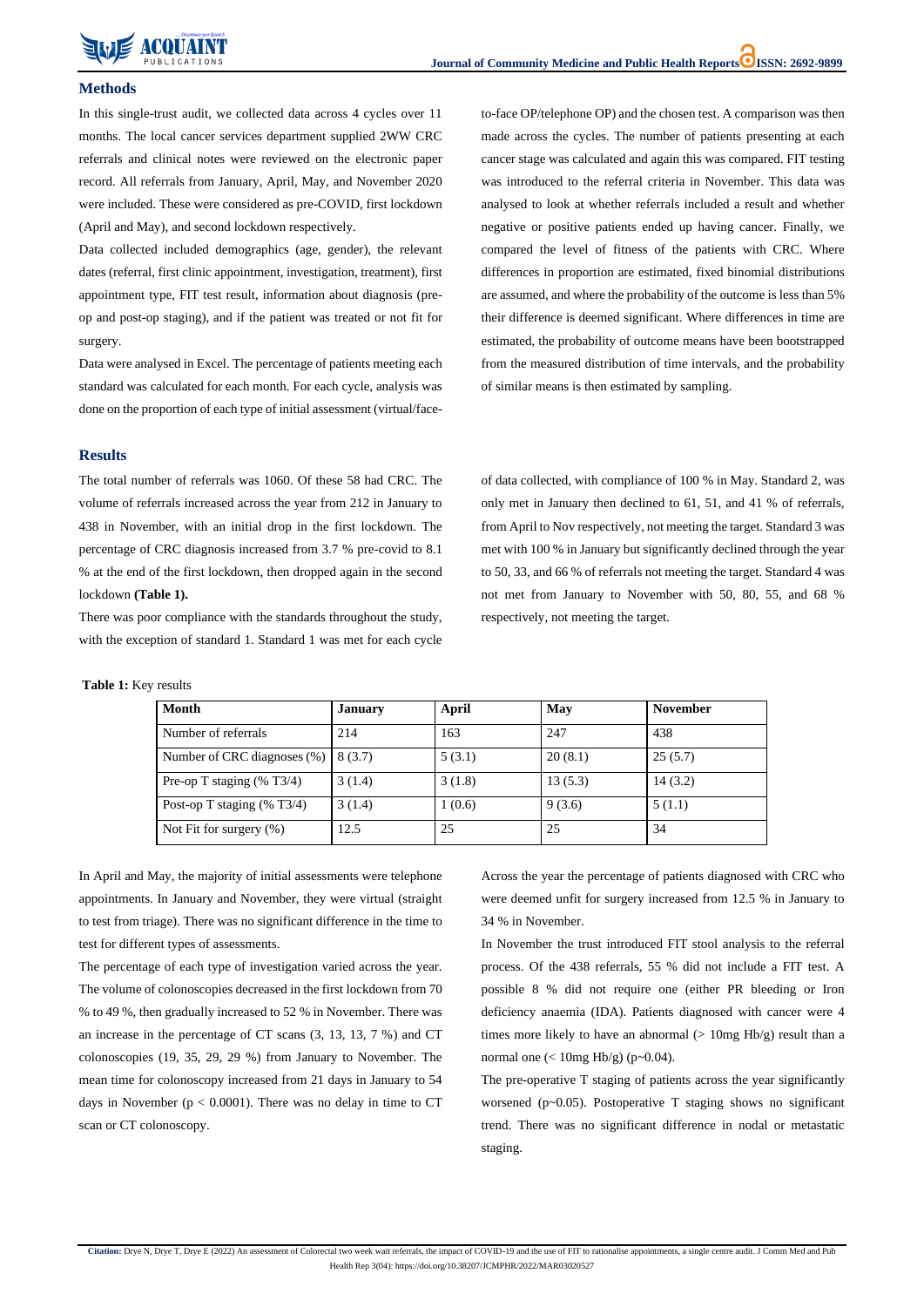

#### **Discussion**

All secondary care departments struggle with large volumes of 2WW cancer referrals, of which the majority will not end up with a cancer diagnosis. However, it is vital that these referrals are handled in timely and efficient ways in order to quickly diagnose those with malignancy. Therefore, safe methods of triaging and rationalizing referrals are needed to prevent delays in treatment. The Coronavirus has clearly only increased these pressures. This study demonstrates this negative impact but adds to the evidence for a potential solution with the FIT.

The number of referrals increased across the year; therefore, it is even more important that departments improve referral pathways to effectively use resources. Triaging should rationalize resources such as colonoscopies and clinic appointments but contrary to expectations and previous studies **[7,8]** during the pandemic we have not demonstrated that the mode of initial assessment impacts the time to diagnosis. However, there is evidence that compulsory FIT testing for CRC referrals could be a safe way to triage patients and rationalize urgent 2WW appointments for those with a positive test. Previous studies have demonstrated that FIT safety highlights patients with high-risk or low-risk diseases and would therefore help to prioritize patients **[9,10]**. Here three patients with a normal FIT test did have a positive diagnosis however, of these 2 had IDA and were exempt from the test and one was diagnosed with a benign polyp.

We propose that FIT testing becomes a compulsory element of a CRC 2WW referral. If a test has not been performed it should be rejected or 'placed on hold' and the GP contacted urgently to arrange the investigation. If the result is normal  $\ll 10$ mg Hb/g) then a referral can be downgraded to urgent or routine. Then finally those with a positive FIT can be prioritized as we have demonstrated they are 4 times more likely to have a positive finding.

Patients in this study were failing to receive the gold standard diagnostic investigation **[11]** within the proposed time period. This delay remained even when colonoscopy lists had returned to normal, demonstrating that the delay seen was likely secondary to a backlog of patients. These drawn-out processes have negative impacts on those diagnosed with cancer and those not. You cannot deny the anxiety and stress associated with awaiting a potential diagnosis of cancer. This highlights the need for intervention prior to the initial investigation, strengthening the argument for compulsory FIT testing. Furthermore, only 45 % of referrals included a FIT, therefore, the number of patients who could be safely downgraded has the potential to be much higher.

- Neal RD, Tharmanathan P, France B, Din NU, Cotton S, et al. [\(2015\) 'Is increased time to diagnosis and treatment in](https://dx.doi.org/10.1038/bjc.2015.48)  [symptomatic cancer associated with poorer outcomes? Systematic](https://dx.doi.org/10.1038/bjc.2015.48)  [review', British Journal of Cancer. 112\(Suppl 1\): S92-107.](https://dx.doi.org/10.1038/bjc.2015.48)
- 4. [Maringe C, Spicer J, Morris M, Purushotham A, Nolte E, et al.](https://pubmed.ncbi.nlm.nih.gov/32702310/) (2020) [The impact of the COVID-19 pandemic on cancer deaths](https://pubmed.ncbi.nlm.nih.gov/32702310/)  [due to delays in diagnosis in England, UK: a national, population](https://pubmed.ncbi.nlm.nih.gov/32702310/)[based, modelling study. Lancet Oncol.](https://pubmed.ncbi.nlm.nih.gov/32702310/) 21(8): 1023-1034.
- 2. [Meechan D, Gildea C, Hollingworth L, Richards MA, Riley D, et](https://pubmed.ncbi.nlm.nih.gov/22947579/)  al. (2012) [Variation in use of the 2-week referral pathway for](https://pubmed.ncbi.nlm.nih.gov/22947579/)  [suspected cancer: A cross-sectional analysis. Br J Gen Pract.](https://pubmed.ncbi.nlm.nih.gov/22947579/)  62(602): [e590-97.](https://pubmed.ncbi.nlm.nih.gov/22947579/)
- 3. Editorial (2020) [Resuming bowel screening post COVID-19. The](https://pubmed.ncbi.nlm.nih.gov/32593321/)  [Lancet Gastroenterology and hepatology.](https://pubmed.ncbi.nlm.nih.gov/32593321/) 5(8): 711.
- 5. Sud A, Torr B, Jones [M, Broggio](https://www.thelancet.com/journals/lanonc/article/PIIS1470-2045(20)30392-2/fulltext) J, Scott S, et al. (2020) Effect [of delays in the 2-week-wait cancer referral pathway during the](https://www.thelancet.com/journals/lanonc/article/PIIS1470-2045(20)30392-2/fulltext)  [COVD-19 pandemic on cancer survival in the UK: a modelling](https://www.thelancet.com/journals/lanonc/article/PIIS1470-2045(20)30392-2/fulltext)  [study. The Lancet Oncology.](https://www.thelancet.com/journals/lanonc/article/PIIS1470-2045(20)30392-2/fulltext) 21(8): 1035-44.
- 6. [NHS England. Delivering cancer waiting times: A good practice](https://www.england.nhs.uk/wp-content/uploads/2015/03/delivering-cancer-wait-times.pdf)  [guide.](https://www.england.nhs.uk/wp-content/uploads/2015/03/delivering-cancer-wait-times.pdf)

One significant finding of note in this study was the increase in the number of patients deemed unfit for surgery. It is difficult to ascertain exactly why this was seen given there wasn't an increase in metastatic disease. Could it be a result of the lockdowns themselves having a broader impact on patients' health?

Finally, it is important to consider the possible consequences of higher average T staging in the second lockdown. Although beyond the scope of this study, interesting questions include did patients have more positive margins, more difficult surgeries, or perioperative complications? Will there be an impact on recurrence rates and prognosis?

This study has some limitations. Firstly, the sample size. With only 58 cancer diagnoses, there was a low chance of identifying significance for secondary outcomes. The study was initially designed to assess pre, during, and post COVID. With the unpredicted length of the pandemic, we have not been able to analyze the complete cycle and assess whether the system has now returned to a normal state. It is unclear how long these negative impacts will persist.

There are huge pressures on all areas of the healthcare system, worsened by the pandemic, and we need to find ways to rationalise and improve the efficiency of our practice in order to meet national standards and improve patient outcomes. We propose that we need to be stricter with 2WW referrals by including compulsory FIT tests and use these results to prioritise positive patients and downgrade negative tests. Discussions with local cancer services are in progress but changes to the system must be made urgently to deal with the increasing backlog and the unknown pressures in the future.

#### **Declarations:** None

**Conflict of interests:** There are no conflicts of interest to be declared.

#### **References**